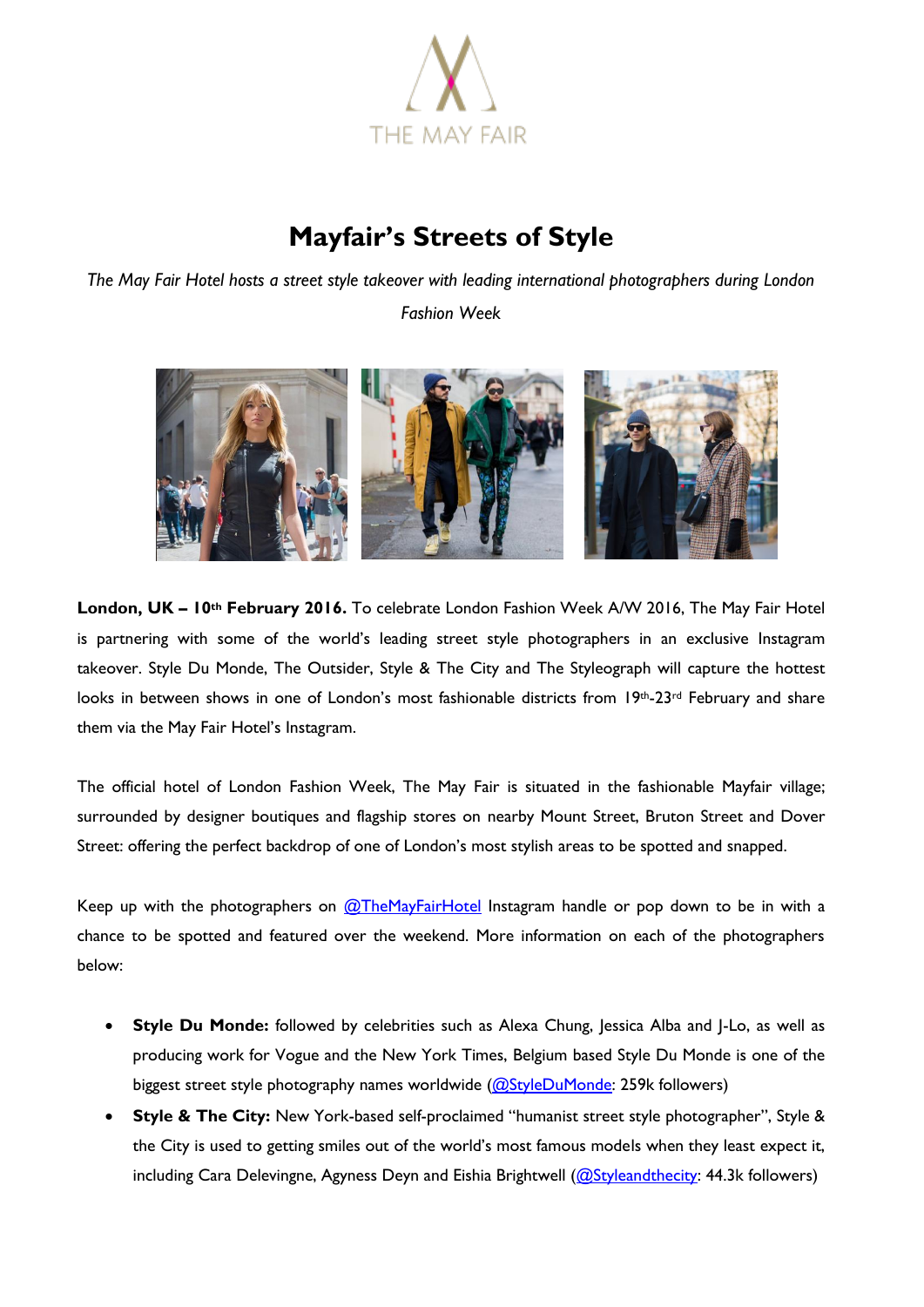

- **The Styleograph:** A photographer and a street fashion expert that's based in Berlin but constantly on the move, The Styleograph regularly contributes to leading fashion site Who What Wear [\(@TheStyleograph:](https://www.instagram.com/thestyleograph/) 78.2k followers)
- **The Outsider:** New York-based photographer and go to street style photographer for Harper's Bazaar US, Diego Zuko, has been invited to put his street style photography skills to the test in the streets of London [\(@TheOutsiderBlog:](https://www.instagram.com/theoutsiderblog/) 43.7k followers)

For those wanting to try their own hand at street style photography, tag  $@$ TheMayFairHotel and use the hashtag #HotelOfFashion on your best street fashion snaps over London Fashion Week. The winner will be revealed later this month and wins a one night stay for two in one of the hotel's suites\*.

The May Fair Bar has also designed a 'London Fashion Week Streets of Style' cocktail menu. Each cocktail takes inspiration from the talented British designers based in the Mayfair area. Try the tempting Mount Street with Belvedere vodka, limoncello, rose syrup and lime or for those keen to celebrate with champagne this London Fashion Week, the Dover Street includes Belvedere vodka, lavender syrup, strawberry and lemon charged with Moët & Chandon.

As the official hotel of London Fashion Week, the May Fair Hotel is offering guests 15% off best available room rates on superior or deluxe rooms, complimentary room upgrade (subject to availability) as well as Club Carlson Points, Frequent Flyer Points and complimentary high speed wifi available from  $18<sup>th</sup> - 23<sup>rd</sup>$ February( [London Fashion Week\)](http://www.themayfairhotel.co.uk/lfw) and 24-28<sup>th</sup> February [\(London Fashion Weekend\)](http://www.themayfairhotel.co.uk/london-fashion-weekend). The London Fashion Weekend package also include 2 complimentary tickets to the London Fashion Weekend.

## **- ENDS -**

**\*T&Cs apply For more information please contact:** Ellie Heatrick [ellie.heatrick@edelman.com](mailto:ellie.heatrick@edelman.com) or [EGLMedia@edelman.com](mailto:EGLMedia@edelman.com)

**Media contact** [eglmedia@edelman.com](mailto:eglmedia@edelman.com) / 020 3047 2037